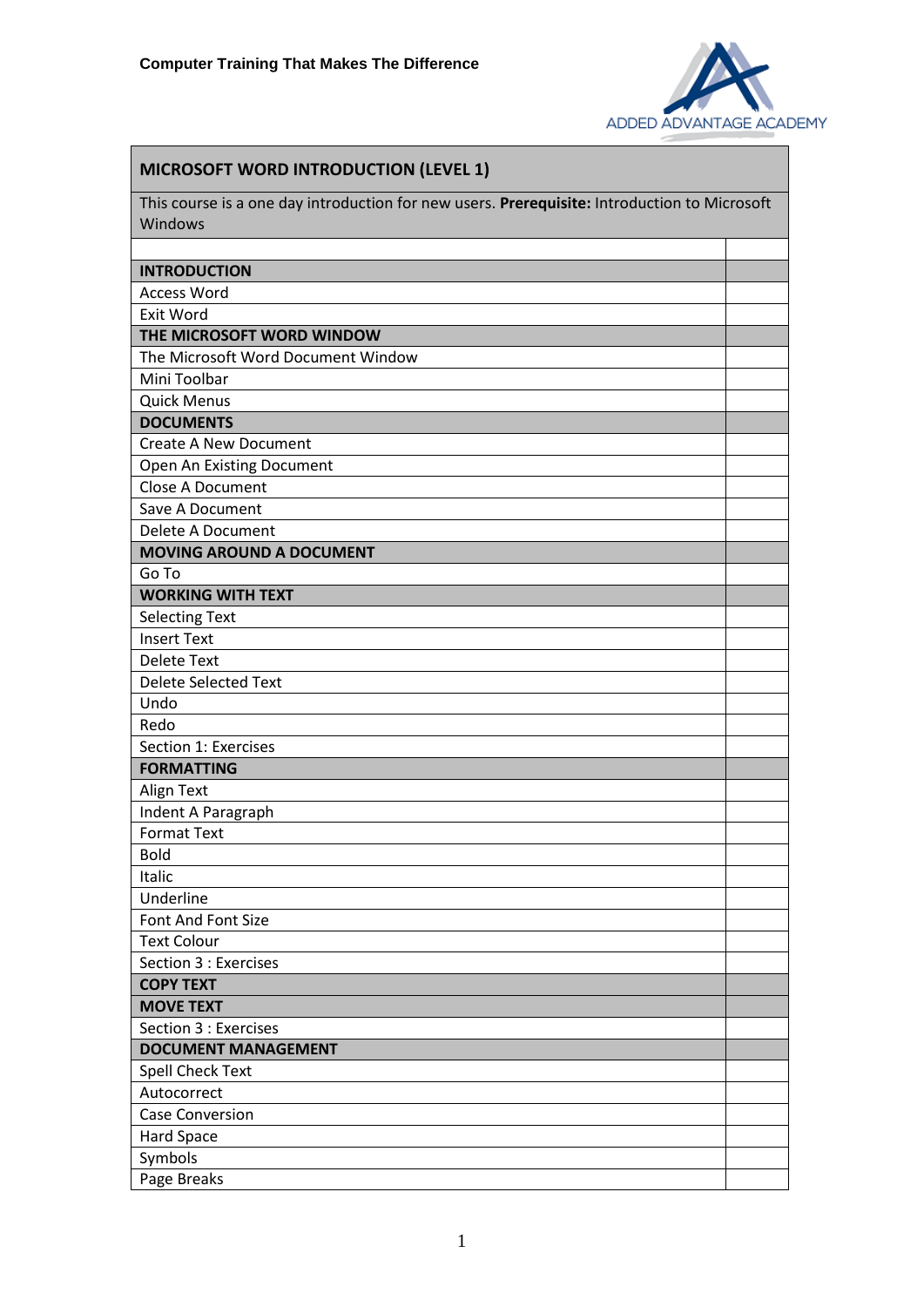

| Page Layout                 |  |
|-----------------------------|--|
| Paper Size                  |  |
| Margins                     |  |
| Page Orientation            |  |
| <b>Views</b>                |  |
| Zoom                        |  |
| <b>PRINTING</b>             |  |
| <b>Print Preview</b>        |  |
| Print                       |  |
| <b>Print Multiple Pages</b> |  |
| <b>Print Selected Text</b>  |  |
| Section 4: Exercises        |  |
| <b>PARAGRAPH FORMATTING</b> |  |
| Line Spacing                |  |
| Paragraph Spacing           |  |
| Paragraph Numbering         |  |
| Paragraph Bullets           |  |
| Removing Paragraph Format   |  |
| <b>FILE MANAGEMENT</b>      |  |
| <b>View Files</b>           |  |
| Delete A Document           |  |
| <b>HELP</b>                 |  |
| Using Word Help             |  |
| <b>APPENDIX</b>             |  |
| <b>Tables</b>               |  |
| <b>Final Exercises</b>      |  |
| Examples                    |  |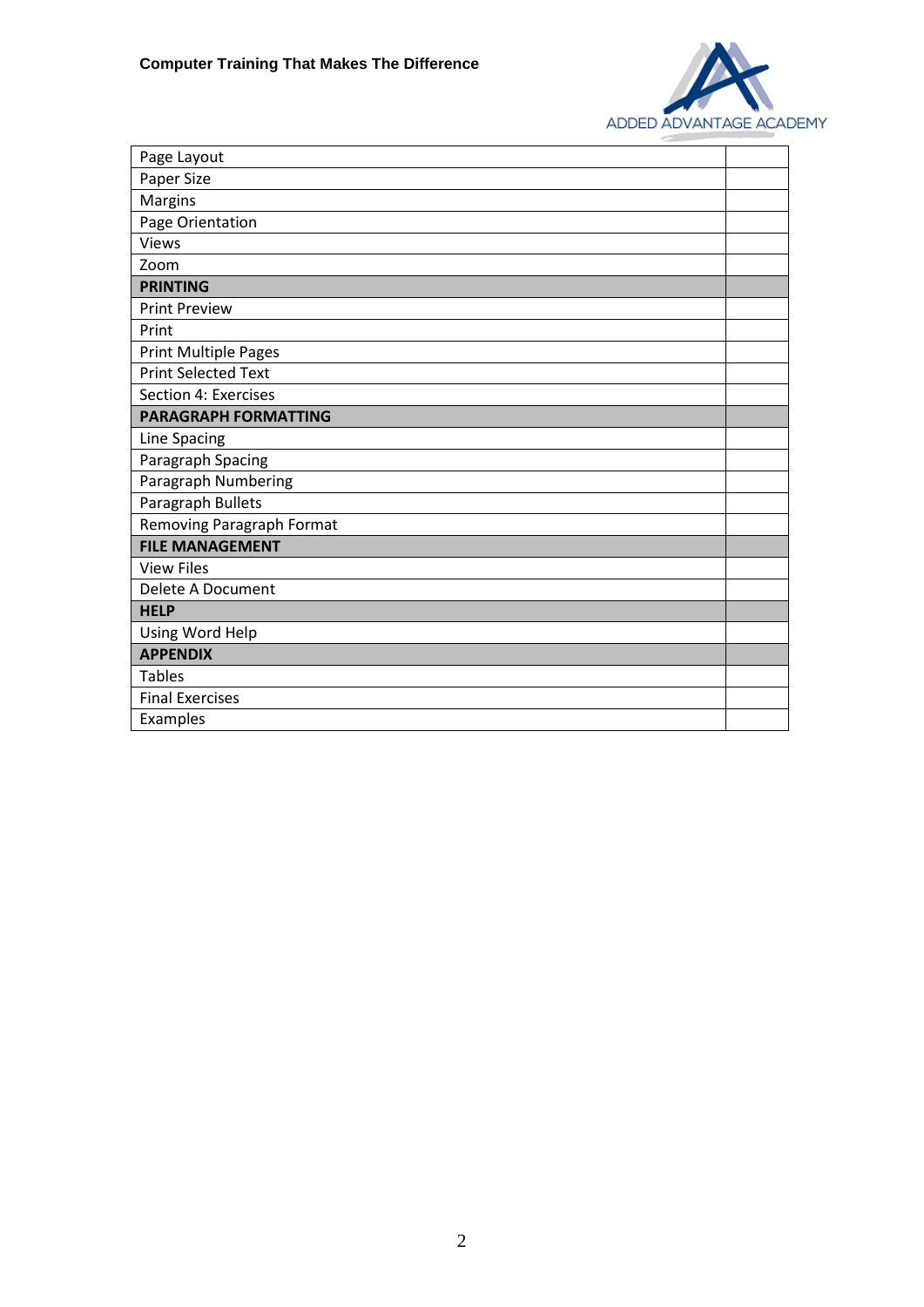

## **MICROSOFT WORD INTERMEDIATE (LEVEL 2)**

This course is a one day Intermediate course. **Prerequisite**: Introduction to Microsoft Word TEMPLATES Create A Document Using Microsoft Templates

| Create A Document Osing Microsoft Templates |  |
|---------------------------------------------|--|
| Create Your Own Template                    |  |
| Create A Document From Your Template        |  |
| <b>TABLES</b>                               |  |
| <b>Inserting A Table</b>                    |  |
| Drawing A Table                             |  |
| <b>Table Styles</b>                         |  |
| <b>Table Style Options</b>                  |  |
| <b>Placement Of A Table</b>                 |  |
| Selecting Parts Of A Table                  |  |
| Insert A Row/Column                         |  |
| Delete A Row/Column                         |  |
| Change A Column Width                       |  |
| Align Text In A Table                       |  |
| Change The Appearance Of Text In A Table    |  |
| <b>Table Lines/Borders</b>                  |  |
| <b>Removing Gridlines</b>                   |  |
| <b>Splitting Cells</b>                      |  |
| <b>Merging Cells</b>                        |  |
| <b>Splitting A Table</b>                    |  |
| Copy Paste Special                          |  |
| <b>LINKING</b>                              |  |
| <b>EMBEDDING</b>                            |  |
| <b>FORMATTING TEXT</b>                      |  |
| Tabs                                        |  |
| Highlighter                                 |  |
| <b>Format Painter</b>                       |  |
| <b>Styles</b>                               |  |
| Applying Microsoft Word Styles              |  |
| <b>FORMATTING PARAGRAPHS</b>                |  |
| Paragraph Numbering                         |  |
| <b>Insert Paragraph Spacing</b>             |  |
| <b>Removing Paragraph Format</b>            |  |
| <b>Multilevel Numbering</b>                 |  |
| <b>Modifying Number Formats</b>             |  |
|                                             |  |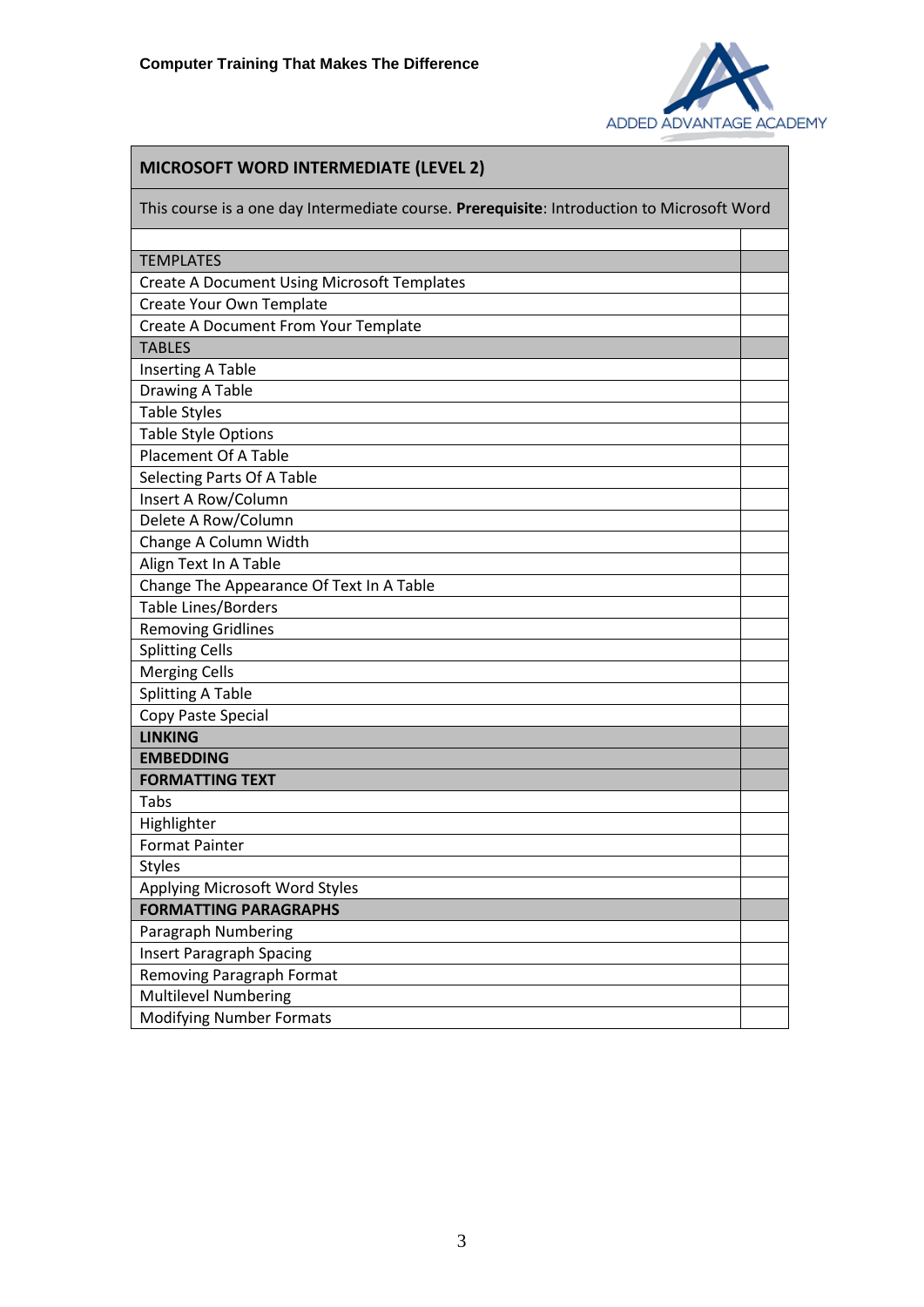

| <b>DOCUMENT MANAGEMENT</b>   |  |
|------------------------------|--|
| Page Numbering               |  |
| <b>Headers And Footers</b>   |  |
| <b>Section Breaks</b>        |  |
| <b>Find Text</b>             |  |
| <b>Replace Text</b>          |  |
| Hard Space                   |  |
| Columns                      |  |
| <b>GRAPHICS</b>              |  |
| Inserting Clip Art           |  |
| Insert A Picture From File   |  |
| Word Art                     |  |
| Drawing An Object            |  |
| <b>Text Box</b>              |  |
| <b>FORMATIVE ASSESSMENTS</b> |  |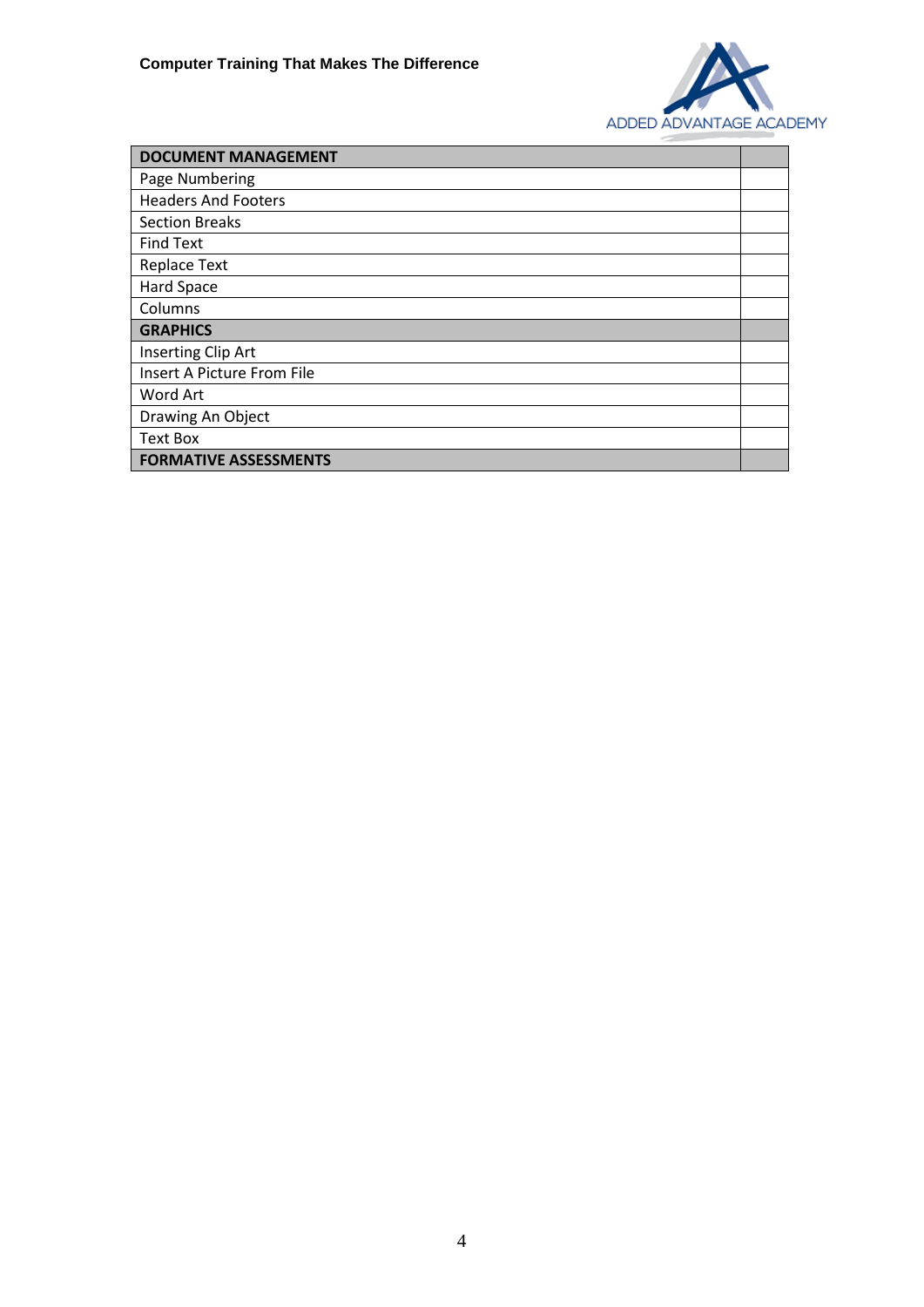

| The Advanced Microsoft Word course is a one day course. Prerequisite - Participants<br>should have attended a Microsoft Word Intermediate Course prior to attending this<br>course.<br><b>PARAGRAPH FORMATTING</b><br><b>Multilevel Numbering</b><br>Numbering Paragraphs As You Type<br><b>Numbering Existing Paragraphs</b><br><b>Restart Paragraph Numbering</b><br><b>Modifying Number Formats</b><br>Define A New List Style<br><b>Bullets</b><br><b>Change The Bullet Format</b><br><b>Multilevel Bullets</b><br><b>Modifying Multilevel Bullets</b><br>Paragraph Spacing<br>Remove Paragraph Formats<br><b>ASSESSMENT 1</b><br><b>ASSESSMENT 2</b><br><b>ASSESSMENT 3</b><br><b>HEADING NUMBERING</b><br>Insert Heading Numbering As You Type<br>Insert Heading Numbering On Existing Text<br><b>ASSESSMENT 4</b><br><b>STYLES</b><br>Applying Microsoft Word Styles<br><b>Style Sets</b><br><b>Colour Themes</b><br><b>Font Themes</b><br>Applying Individual Styles Using The Ribbon<br><b>Creating Styles</b><br>Rename A Style<br><b>Modify Styles</b><br><b>Update Style From Existing Format</b><br>Applying Styles To Other Documents<br>ASSESSMENT<br><b>TABLES</b><br><b>Placement Of A Table</b><br><b>Breaking A Table Across Pages</b><br><b>Table Headings</b><br><b>Splitting A Table</b><br>Joining A Split Table<br>Converting Text To Table / Table To Text<br><b>Converting Text To Table</b> | <b>MICROSOFT WORD ADVANCED (LEVEL 3)</b> |  |
|------------------------------------------------------------------------------------------------------------------------------------------------------------------------------------------------------------------------------------------------------------------------------------------------------------------------------------------------------------------------------------------------------------------------------------------------------------------------------------------------------------------------------------------------------------------------------------------------------------------------------------------------------------------------------------------------------------------------------------------------------------------------------------------------------------------------------------------------------------------------------------------------------------------------------------------------------------------------------------------------------------------------------------------------------------------------------------------------------------------------------------------------------------------------------------------------------------------------------------------------------------------------------------------------------------------------------------------------------------------------------------------------------------------------|------------------------------------------|--|
|                                                                                                                                                                                                                                                                                                                                                                                                                                                                                                                                                                                                                                                                                                                                                                                                                                                                                                                                                                                                                                                                                                                                                                                                                                                                                                                                                                                                                        |                                          |  |
|                                                                                                                                                                                                                                                                                                                                                                                                                                                                                                                                                                                                                                                                                                                                                                                                                                                                                                                                                                                                                                                                                                                                                                                                                                                                                                                                                                                                                        |                                          |  |
|                                                                                                                                                                                                                                                                                                                                                                                                                                                                                                                                                                                                                                                                                                                                                                                                                                                                                                                                                                                                                                                                                                                                                                                                                                                                                                                                                                                                                        |                                          |  |
|                                                                                                                                                                                                                                                                                                                                                                                                                                                                                                                                                                                                                                                                                                                                                                                                                                                                                                                                                                                                                                                                                                                                                                                                                                                                                                                                                                                                                        |                                          |  |
|                                                                                                                                                                                                                                                                                                                                                                                                                                                                                                                                                                                                                                                                                                                                                                                                                                                                                                                                                                                                                                                                                                                                                                                                                                                                                                                                                                                                                        |                                          |  |
|                                                                                                                                                                                                                                                                                                                                                                                                                                                                                                                                                                                                                                                                                                                                                                                                                                                                                                                                                                                                                                                                                                                                                                                                                                                                                                                                                                                                                        |                                          |  |
|                                                                                                                                                                                                                                                                                                                                                                                                                                                                                                                                                                                                                                                                                                                                                                                                                                                                                                                                                                                                                                                                                                                                                                                                                                                                                                                                                                                                                        |                                          |  |
|                                                                                                                                                                                                                                                                                                                                                                                                                                                                                                                                                                                                                                                                                                                                                                                                                                                                                                                                                                                                                                                                                                                                                                                                                                                                                                                                                                                                                        |                                          |  |
|                                                                                                                                                                                                                                                                                                                                                                                                                                                                                                                                                                                                                                                                                                                                                                                                                                                                                                                                                                                                                                                                                                                                                                                                                                                                                                                                                                                                                        |                                          |  |
|                                                                                                                                                                                                                                                                                                                                                                                                                                                                                                                                                                                                                                                                                                                                                                                                                                                                                                                                                                                                                                                                                                                                                                                                                                                                                                                                                                                                                        |                                          |  |
|                                                                                                                                                                                                                                                                                                                                                                                                                                                                                                                                                                                                                                                                                                                                                                                                                                                                                                                                                                                                                                                                                                                                                                                                                                                                                                                                                                                                                        |                                          |  |
|                                                                                                                                                                                                                                                                                                                                                                                                                                                                                                                                                                                                                                                                                                                                                                                                                                                                                                                                                                                                                                                                                                                                                                                                                                                                                                                                                                                                                        |                                          |  |
|                                                                                                                                                                                                                                                                                                                                                                                                                                                                                                                                                                                                                                                                                                                                                                                                                                                                                                                                                                                                                                                                                                                                                                                                                                                                                                                                                                                                                        |                                          |  |
|                                                                                                                                                                                                                                                                                                                                                                                                                                                                                                                                                                                                                                                                                                                                                                                                                                                                                                                                                                                                                                                                                                                                                                                                                                                                                                                                                                                                                        |                                          |  |
|                                                                                                                                                                                                                                                                                                                                                                                                                                                                                                                                                                                                                                                                                                                                                                                                                                                                                                                                                                                                                                                                                                                                                                                                                                                                                                                                                                                                                        |                                          |  |
|                                                                                                                                                                                                                                                                                                                                                                                                                                                                                                                                                                                                                                                                                                                                                                                                                                                                                                                                                                                                                                                                                                                                                                                                                                                                                                                                                                                                                        |                                          |  |
|                                                                                                                                                                                                                                                                                                                                                                                                                                                                                                                                                                                                                                                                                                                                                                                                                                                                                                                                                                                                                                                                                                                                                                                                                                                                                                                                                                                                                        |                                          |  |
|                                                                                                                                                                                                                                                                                                                                                                                                                                                                                                                                                                                                                                                                                                                                                                                                                                                                                                                                                                                                                                                                                                                                                                                                                                                                                                                                                                                                                        |                                          |  |
|                                                                                                                                                                                                                                                                                                                                                                                                                                                                                                                                                                                                                                                                                                                                                                                                                                                                                                                                                                                                                                                                                                                                                                                                                                                                                                                                                                                                                        |                                          |  |
|                                                                                                                                                                                                                                                                                                                                                                                                                                                                                                                                                                                                                                                                                                                                                                                                                                                                                                                                                                                                                                                                                                                                                                                                                                                                                                                                                                                                                        |                                          |  |
|                                                                                                                                                                                                                                                                                                                                                                                                                                                                                                                                                                                                                                                                                                                                                                                                                                                                                                                                                                                                                                                                                                                                                                                                                                                                                                                                                                                                                        |                                          |  |
|                                                                                                                                                                                                                                                                                                                                                                                                                                                                                                                                                                                                                                                                                                                                                                                                                                                                                                                                                                                                                                                                                                                                                                                                                                                                                                                                                                                                                        |                                          |  |
|                                                                                                                                                                                                                                                                                                                                                                                                                                                                                                                                                                                                                                                                                                                                                                                                                                                                                                                                                                                                                                                                                                                                                                                                                                                                                                                                                                                                                        |                                          |  |
|                                                                                                                                                                                                                                                                                                                                                                                                                                                                                                                                                                                                                                                                                                                                                                                                                                                                                                                                                                                                                                                                                                                                                                                                                                                                                                                                                                                                                        |                                          |  |
|                                                                                                                                                                                                                                                                                                                                                                                                                                                                                                                                                                                                                                                                                                                                                                                                                                                                                                                                                                                                                                                                                                                                                                                                                                                                                                                                                                                                                        |                                          |  |
|                                                                                                                                                                                                                                                                                                                                                                                                                                                                                                                                                                                                                                                                                                                                                                                                                                                                                                                                                                                                                                                                                                                                                                                                                                                                                                                                                                                                                        |                                          |  |
|                                                                                                                                                                                                                                                                                                                                                                                                                                                                                                                                                                                                                                                                                                                                                                                                                                                                                                                                                                                                                                                                                                                                                                                                                                                                                                                                                                                                                        |                                          |  |
|                                                                                                                                                                                                                                                                                                                                                                                                                                                                                                                                                                                                                                                                                                                                                                                                                                                                                                                                                                                                                                                                                                                                                                                                                                                                                                                                                                                                                        |                                          |  |
|                                                                                                                                                                                                                                                                                                                                                                                                                                                                                                                                                                                                                                                                                                                                                                                                                                                                                                                                                                                                                                                                                                                                                                                                                                                                                                                                                                                                                        |                                          |  |
|                                                                                                                                                                                                                                                                                                                                                                                                                                                                                                                                                                                                                                                                                                                                                                                                                                                                                                                                                                                                                                                                                                                                                                                                                                                                                                                                                                                                                        |                                          |  |
|                                                                                                                                                                                                                                                                                                                                                                                                                                                                                                                                                                                                                                                                                                                                                                                                                                                                                                                                                                                                                                                                                                                                                                                                                                                                                                                                                                                                                        |                                          |  |
|                                                                                                                                                                                                                                                                                                                                                                                                                                                                                                                                                                                                                                                                                                                                                                                                                                                                                                                                                                                                                                                                                                                                                                                                                                                                                                                                                                                                                        |                                          |  |
|                                                                                                                                                                                                                                                                                                                                                                                                                                                                                                                                                                                                                                                                                                                                                                                                                                                                                                                                                                                                                                                                                                                                                                                                                                                                                                                                                                                                                        |                                          |  |
|                                                                                                                                                                                                                                                                                                                                                                                                                                                                                                                                                                                                                                                                                                                                                                                                                                                                                                                                                                                                                                                                                                                                                                                                                                                                                                                                                                                                                        |                                          |  |
|                                                                                                                                                                                                                                                                                                                                                                                                                                                                                                                                                                                                                                                                                                                                                                                                                                                                                                                                                                                                                                                                                                                                                                                                                                                                                                                                                                                                                        |                                          |  |
|                                                                                                                                                                                                                                                                                                                                                                                                                                                                                                                                                                                                                                                                                                                                                                                                                                                                                                                                                                                                                                                                                                                                                                                                                                                                                                                                                                                                                        |                                          |  |
|                                                                                                                                                                                                                                                                                                                                                                                                                                                                                                                                                                                                                                                                                                                                                                                                                                                                                                                                                                                                                                                                                                                                                                                                                                                                                                                                                                                                                        |                                          |  |
|                                                                                                                                                                                                                                                                                                                                                                                                                                                                                                                                                                                                                                                                                                                                                                                                                                                                                                                                                                                                                                                                                                                                                                                                                                                                                                                                                                                                                        |                                          |  |
|                                                                                                                                                                                                                                                                                                                                                                                                                                                                                                                                                                                                                                                                                                                                                                                                                                                                                                                                                                                                                                                                                                                                                                                                                                                                                                                                                                                                                        |                                          |  |
|                                                                                                                                                                                                                                                                                                                                                                                                                                                                                                                                                                                                                                                                                                                                                                                                                                                                                                                                                                                                                                                                                                                                                                                                                                                                                                                                                                                                                        |                                          |  |
|                                                                                                                                                                                                                                                                                                                                                                                                                                                                                                                                                                                                                                                                                                                                                                                                                                                                                                                                                                                                                                                                                                                                                                                                                                                                                                                                                                                                                        | <b>Convert Table To Text</b>             |  |